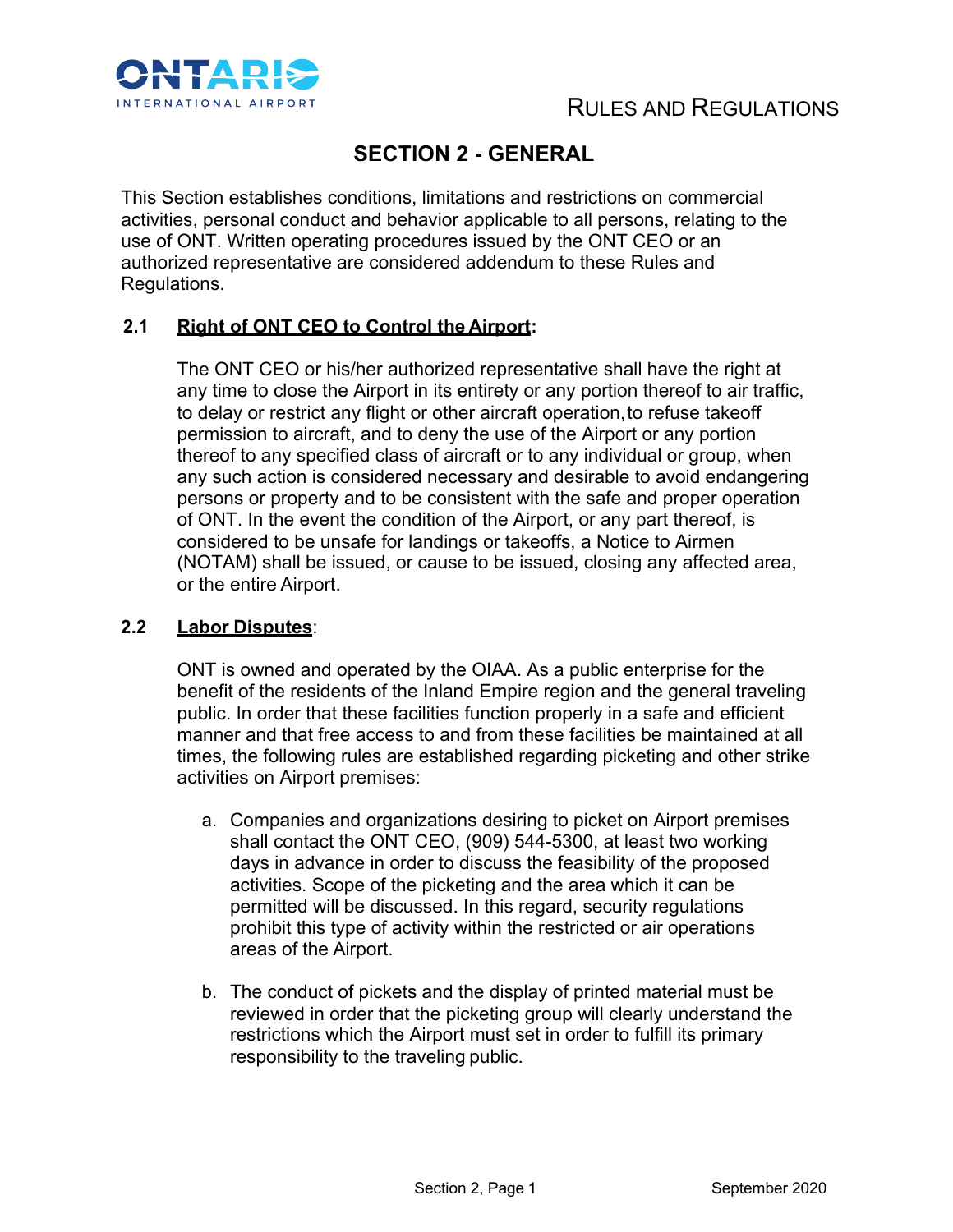

# **2.3 Commercial Activity:**

No person shall enter or remain on Airport property and buy, sell, peddle, or offer for sale or purchase any goods, merchandise, property or perform services (including surveys) of any kind whatsoever, on or from Airport property, without the express written consent of the ONT CEO, (909) 544- 5300.

#### **2.4 Soliciting:**

No person shall solicit funds for any purpose at the Airport without permission from the OIAA.

#### **2.5 Loitering:**

No person who is unable to give satisfactory explanation of their presence at the airport shall loiter in or about any area or facility of ONT.

#### **2.6 Lost and Found Articles:**

Any person finding lost articles at ONT shall deposit them with ONT Lost and Found. Articles unclaimed by the owner after 45 days will be turned over to the finder thereof, unless found by OIAAemployees.

#### **2.7 Litter and Refuse:**

No person shall place, discharge or deposit in any manner, paper, trash, rubbish, or other refuse anywhere at ONT except in receptaclesand other places prescribed by the ONT CEO or his/her authorized representative.

Any deposit of trash, debris, or refuse in unauthorized locations must be cleaned up immediately in an effective manner by the tenant, company, agent or party responsible for same.

- a. All litter and refuse must be covered when transported in vehicles, and all receptacles for same must have covers and liners to ensure against leaking, dripping, sifting, or otherwise escaping of materials and liquids. Receptacles, containers, carts and vehicles equipped with liners, barriers and/or seals help protect against contaminating ground water runoff, storm drains and water tables. See **Appendix 2, Environment Services.**
- b. ONT prohibits sorting of recyclables on aircraft aprons and aircraft parking positions. Tenants of ONT with Operating Agreements are specifically required to adhere to the Rules and Regulations contained herein.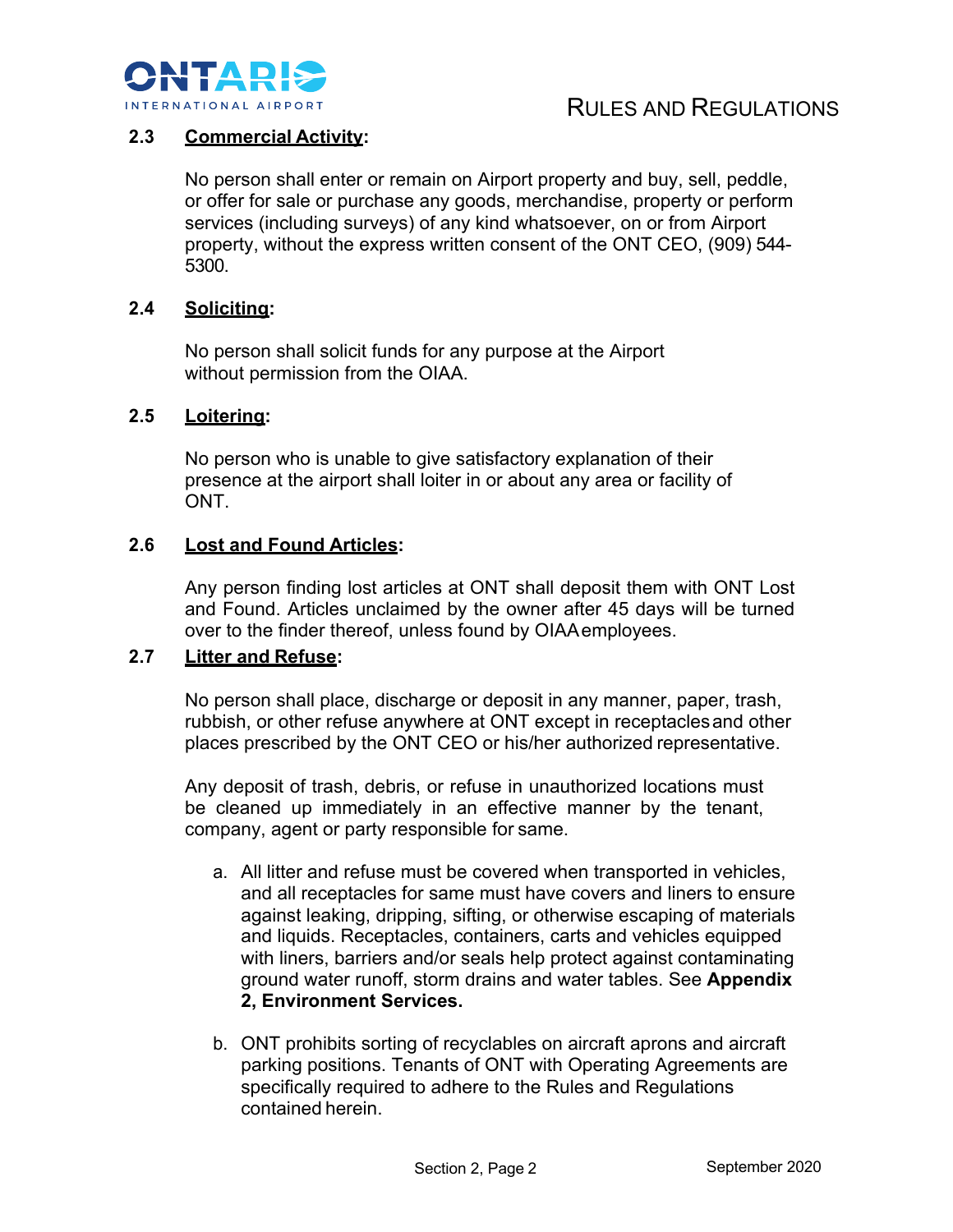

# **2.8 Dogs and Other Animals:**

No person shall enter any terminal building with any animal, except a guide dog, or one properly confined or ready for shipment. Animals are permitted in non-air operations areas of the Airport if on a leash or restrained in such a manner as to be under control.

# **2.9 Smoking**:

It is the purpose of this Sub-Section to regulate smoking at the Airport in the same manner and extent as provided in Section 7-1.503 of the Ontario Municipal Code. The provisions of this Sub-Section shall be interpreted and applied in the same manner as said in Section 7-1.503.

a. Air Operations Areas (AOA). No person shall smoke any product including e-cigarettes or carry lighted cigars, cigarettes, pipes, matches, or any naked flames in or upon any fuel storage area, aircraft movement area, passenger terminal gate, cargo ramp or apron area, aircraft parking position, or any open deck, gallery or balcony contiguous to or overlooking of any such area, or in any other place where smoking is specifically prohibited by signs. Designated AOA Smoking Areas are established as follows:

- 1) Terminal 2; adjacent Gate 211 apron/ramp level; and,
- 2) Terminal 4; adjacent Gate 402 and north of Gate 410, ramp level.
- 3) Air Cargo Center; between buildings 540 and 550.
- b. Workplace. It is unlawful to smoke inside any enclosed area of a structure, or within 20 feet of any structure entrance (door) at ONT, including any structure leased by the OIAA.
- c. Public Lounges, Airline Boarding/Waiting Areas and Ticketing Lines. It is unlawful to smoke in Airport ticket lines, public circulation areas, public waiting room areas, or within 20 feet of any structure entrance (door). Designated public smoking areas are located outside at the east and west ends of ONT Passenger Terminals.
- d. Restaurants and Bars. It is unlawful to smoke in restaurants and bars located in ONT passenger terminals.

#### **2.10 Commercial/Non-Commercial Filming, Student Filming and Photography:**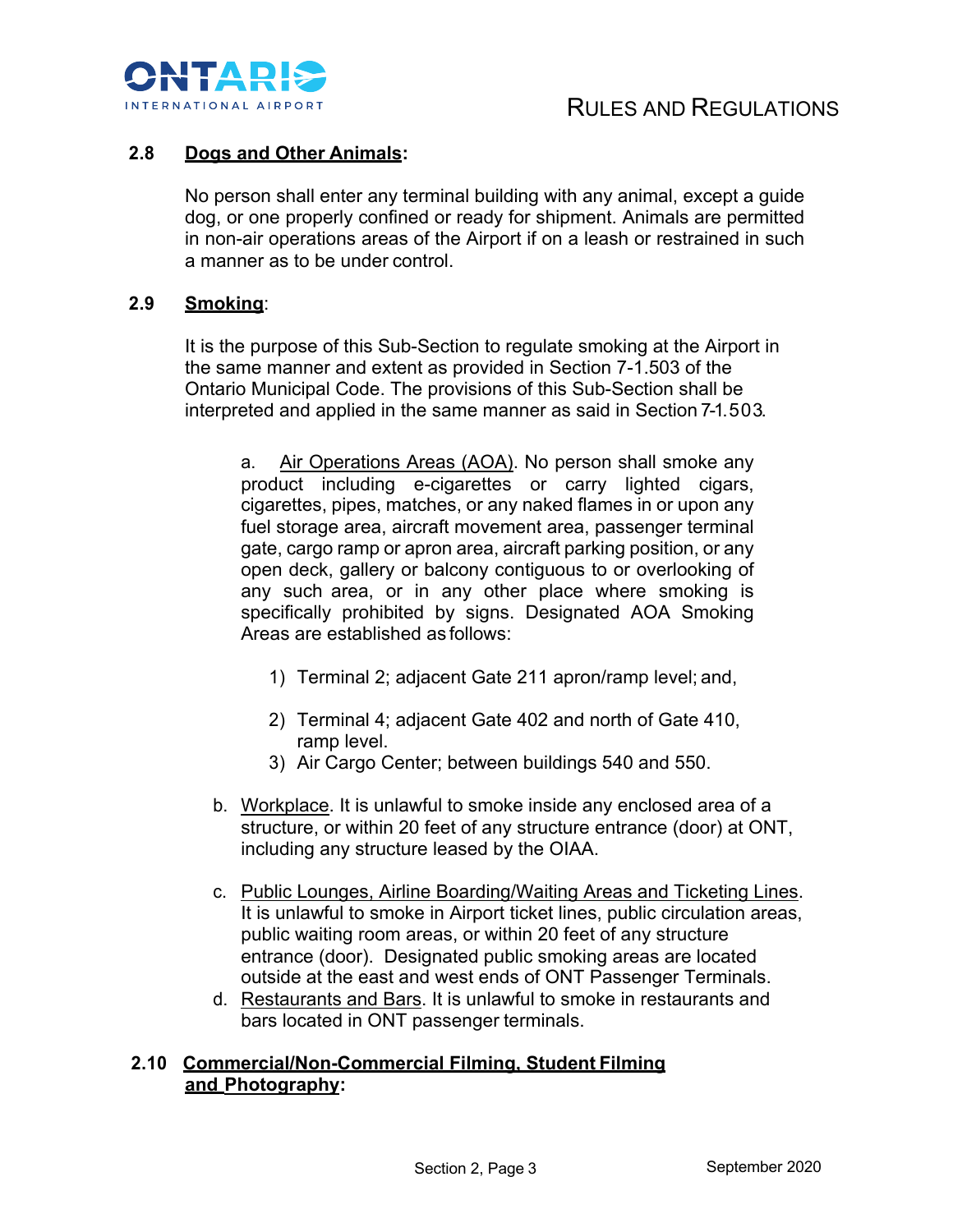

# RULES AND REGULATIONS

The ONT Film Desk has the responsibility of coordinating and supervising filming activities as mandated by the OIAA. All entities, including tenants, must contact the ONT Film Desk, prior to conducting any filming (feature film, television show, or television news magazine), video (music or training), or photographic project at ONT.

- a. Film Production companies, airport tenants, students and others requesting to film, photograph, or videotape projects of a commercial, promotional or training nature at ONT must obtain a Film Permit in advance of the proposed production date. See **ONT Filming.**
- b. An ONT Film Permit does not constitute a contract. Film Permits are conditional, subject to ONT security and operational requirements, the needs of its tenants, and the traveling public.

c. Filming activity is permitted only in locations approved by the ONT Film Desk, and requires a production location scout, or technical scout, prior to filming. Filming is not allowed on any lessee's premises or lessee's facilities, unless specifically stated as a permitted use in the lease agreement, or unless individual permission is granted by the ONT CEO or his/her authorized representative.

# **2.11 Advertisements:**

No person shall post, distribute, or display signs, circulars, printed or written matter of an advertising nature at the Airport without the express written consent of the ONT CEO or his/her authorized representative and in such manner as may be prescribed.

# **2.12 Airport Signs:**

No signs exposed to public view shall be installed at the Airport without prior approval from the ONT CEO or his/her authorized representative. Sign installations shall conform to the requirements of **Section 10, the Ontario International Airport Sign Code,**

#### **2.13 Passenger Elevators and Escalators:**

Public elevators and escalators are to be used by passengers and airport employees only. Freight and tenant supplies are restricted to service elevators located outside of public view.

In the event the main passenger elevator in Terminal 2 or 4becomes inoperative, the following passenger handling procedures will be implemented: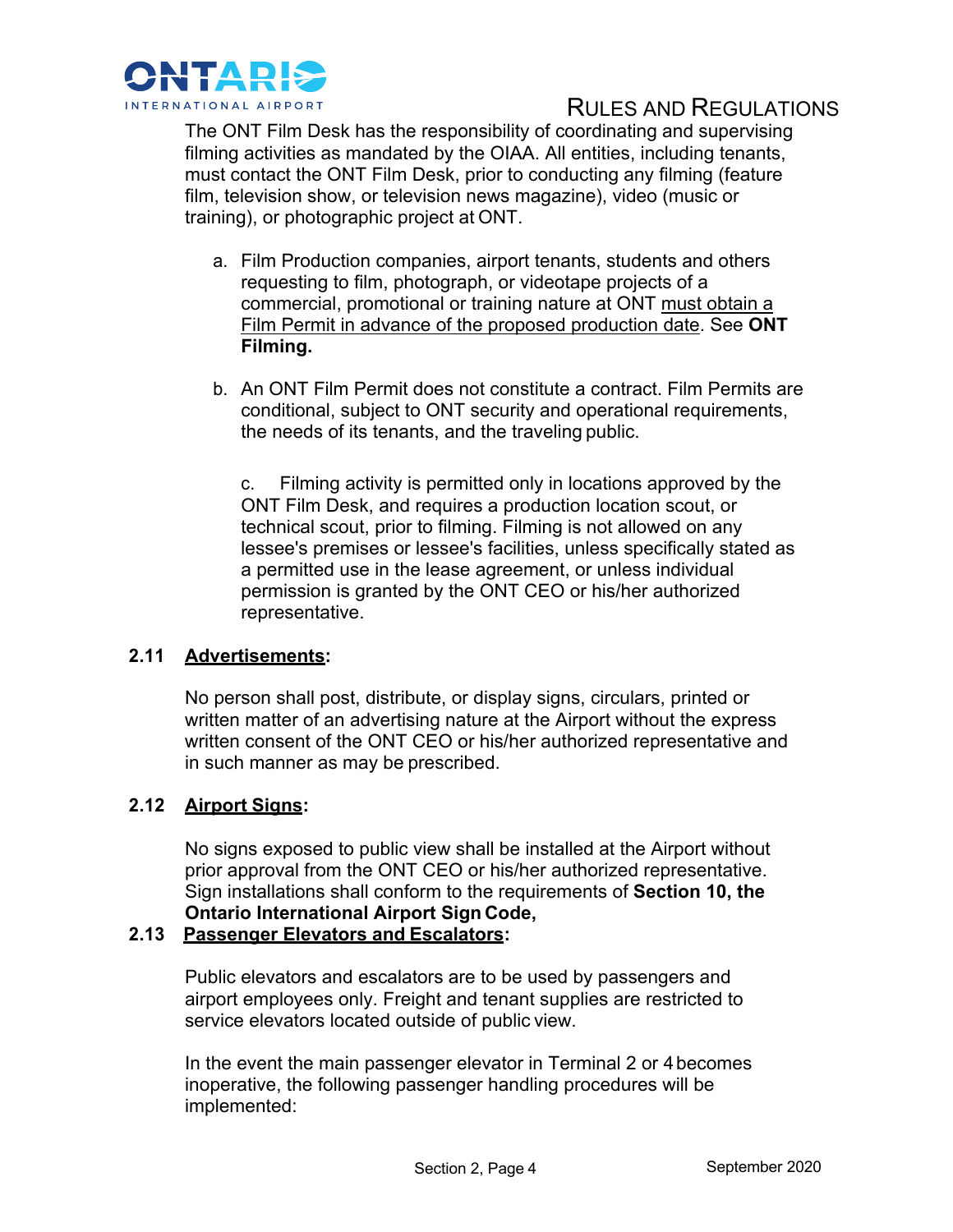

Terminal 2: Outbound passengers will be routed to the service elevator via ACAM doors T2-1203 and T2-1205 to the concession's hallway via ACAM door T2-2211 to the TSA screening checkpoint via ACAM door T2-2287.

Inbound passengers will be directed to the area adjacent gate 204, and then escorted through ACAMs door T2-2205 to the service elevator for first floor access via ACAM doors T2-1205 and T2-1203.

Terminal 4: Outbound passengers will be routed to the service elevator via ACAM doors T4-1203 and T4-1205 to the concession's hallway via ACAM door T4-2211 to the TSA screening checkpoint via ACAM doorT4- 2287.

Inbound passengers will be directed to the area adjacent gate 405, and then escorted through ACAMs door T4-2205 to the service elevator for first floor access via ACAM doors T2-1205 and T4-1203.

In the event main elevators in Terminal's 2 or 4 become inoperative, the following passenger handling procedures will be implemented:

TSA will perform passenger screening prior to access to ACAMs doors.

Terminal 2: Outbound and inbound passengers will be escorted through ACAM door T2-1396 east of baggage carousel 3 to ACAM door T2-1540 to the elevator at gate 211.

Terminal 4: Outbound and inbound passengers will be escorted through ACAM door T4-1396 east of baggage carousel 3 to ACAM door T4-1438 to the elevator at gate 410.

Elevators located at T2 gate 203 and T4 gate 402 may be used in the unlikely event elevators at T2 gate 211 and T4 gate 410 become inoperative at the same time main elevators are out of service.

# **2.14 Tenant Conduct Regarding Unauthorized Activities:**

ONT tenants, tenant employees, or any other employee authorized to perform functions at the Airport, shall not assist, in any way, any person engaging in unauthorized activities as identified by: Federal Government Transportation Security Order (TSO); and/or, the ONT CEO or his/her authorized representative.

# **2.15 Tenant Construction Requirements:**

All tenant construction must receive prior written consent from the OIAA and conform to the requirements as contained in the tenant's OIAA –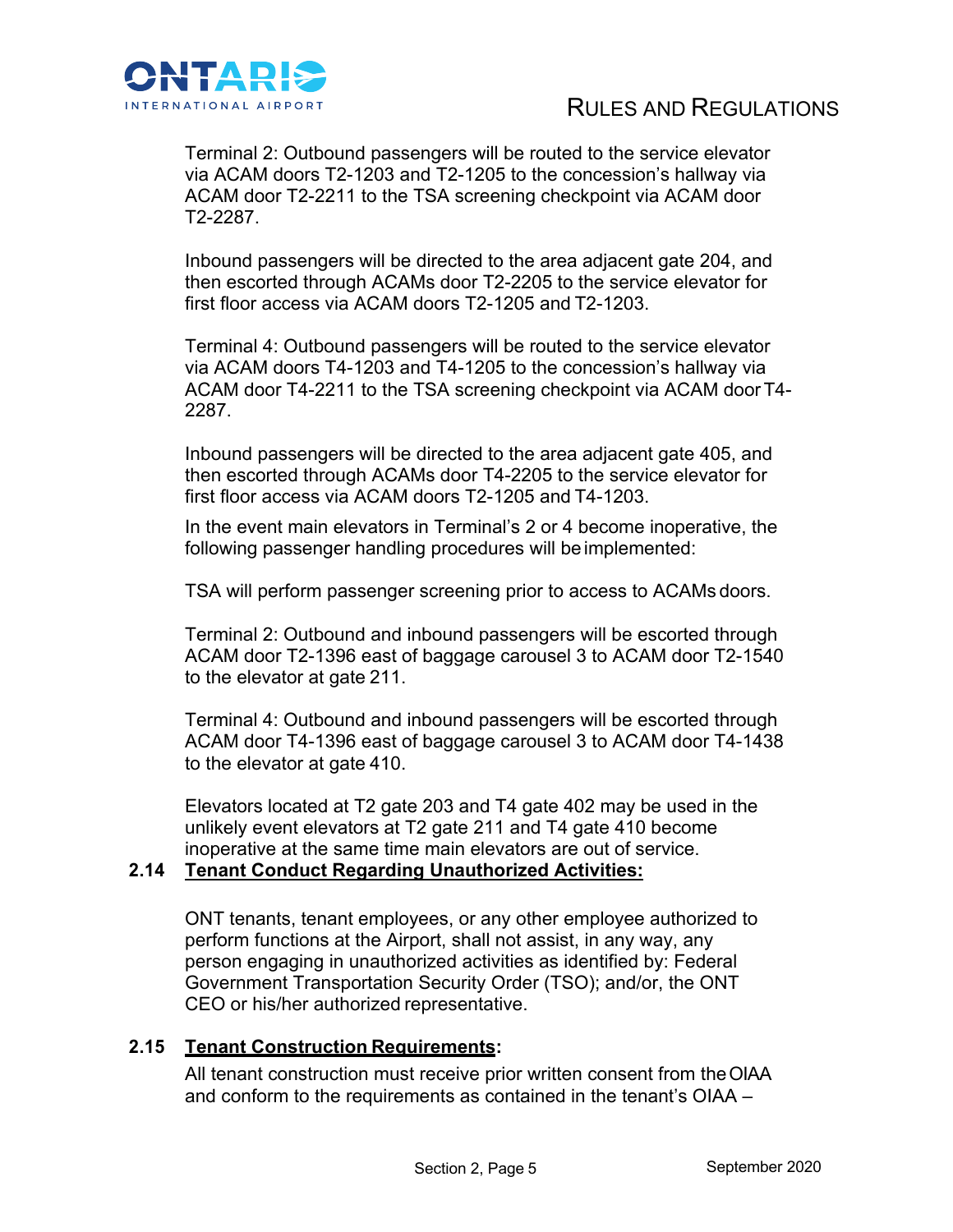

# RULES AND REGULATIONS

Facility Use Agreement, Improvements and Alterations.

# **2.16 Airport Construction and Obstruction Control:**

Conduct of any construction, alteration, or other modification of Airport premises requires prior review and Letter of Construction Approval or Notice to Proceed issued by the OIAA. ONT Airside Operations overseas construction safety specifications and precautions affecting air operations.

# **2.17 Damage to Airport Property:**

No person shall destroy, or cause to destroy, injure, damage, deface, or disturb in any way, property of any nature located on the Airport, nor willfully abandon any personal property on the Airport. Any person causing or responsible for such injury, destruction, damage, or disturbance shall report such damage immediately to the OPD Airport Bureau (909) 986- 6711 and, upon demand by the ONT CEO or his/her authorized representative, shall reimburse the Airport for the full cost of damages incurred by the OIAA. Any person causing or failing to report and/or reimburse the Airport for injury, destruction, damage, or disturbance of Airport property, may be refused the use of any facility until and unless said report and/or reimbursement has been made.

#### **2.18 Bird Hazard Reduction - Wildlife Hazard Management:**

- a. In general, wildlife which may impact aircraft, including birds, not only create a hazard to the wildlife involved; but can adversely affect the safety of aircraft flight, and the safety of the traveling public who use ONT. For this reason, Ontario Airside Operations manages an FAA approved ONT Wildlife Hazard Management Plan (WHMP) assisted by a contract USDA Wildlife Biologist.
- b. ONT Airside Operations monitors the Air Operations Area for the presence of wildlife. When bird(s) or other wildlife is observed to be a hazard to flight operations, ONT Airside Operations staff shall report to FAA ONT Air Traffic Control Tower (ATCT) controllers the following: the type and approximate location of the wildlife hazard; if involving birds, report the estimated number(s) and direction of flight above ground level (AGL); and, when the wildlife no longer presents an operational hazard.
- c. It is FAA policy for ONT ATCT controllers, who observe or receive a wildlife hazard report, to advise aircraft pilots of the wildlife activity until the hazard potential is abated.
- d. To the greatest extent practicable, as operationally safe, ONT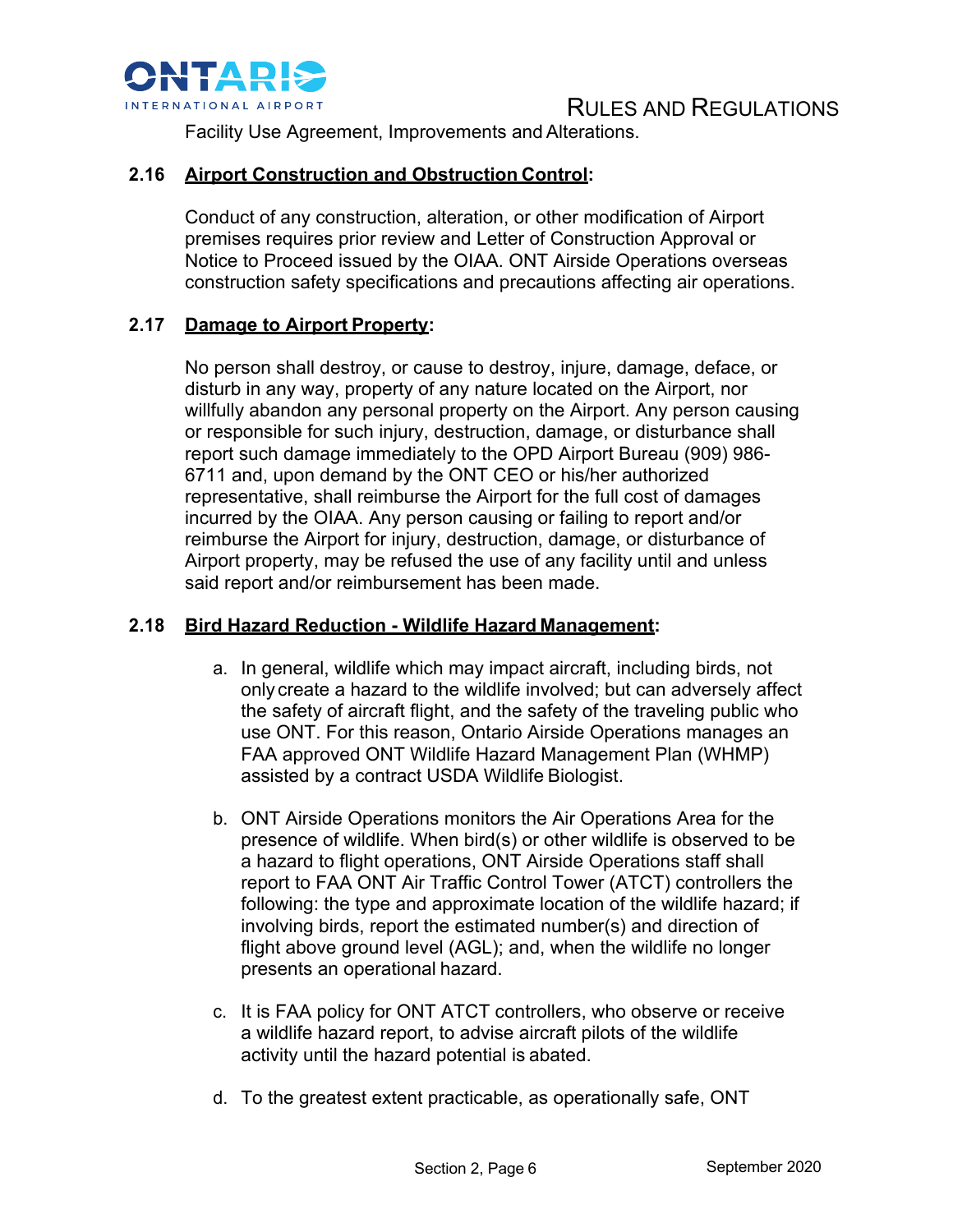

# RULES AND REGULATIONS

Airside Operations, (909) 214-7682 or (909) 214-7683, conduct bird dispersal activities to discourage birds from flocking or nesting on ONT AMA.

- e. ONT, in coordination with other ONT WHMP participants, conduct ongoing wildlife habitat mitigation with emphasis to eliminate conditions that create a habitat attracting bird populations at ONT.
- f. In accordance with FAA Regulations, and the ONT WHMP, no person shall: feed, provide habitat, introduce, encourage, or attract the introduction of wildlife on the Airport.

# **2.19 Plastic Covers:**

Plastic covers shall not be used in any portion of the AOA, except to cover pallets or containers and only where such covered pallets or containers are completely secured by netting. Plastic covers shall not be disposed of in any exterior waste containers within the boundaries of the Airport.

#### **2.20 Unmanned Aircraft Systems (Drones):**

The use of unmanned aircraft systems or drones is not permitted on, over, or adjacent to airport property.